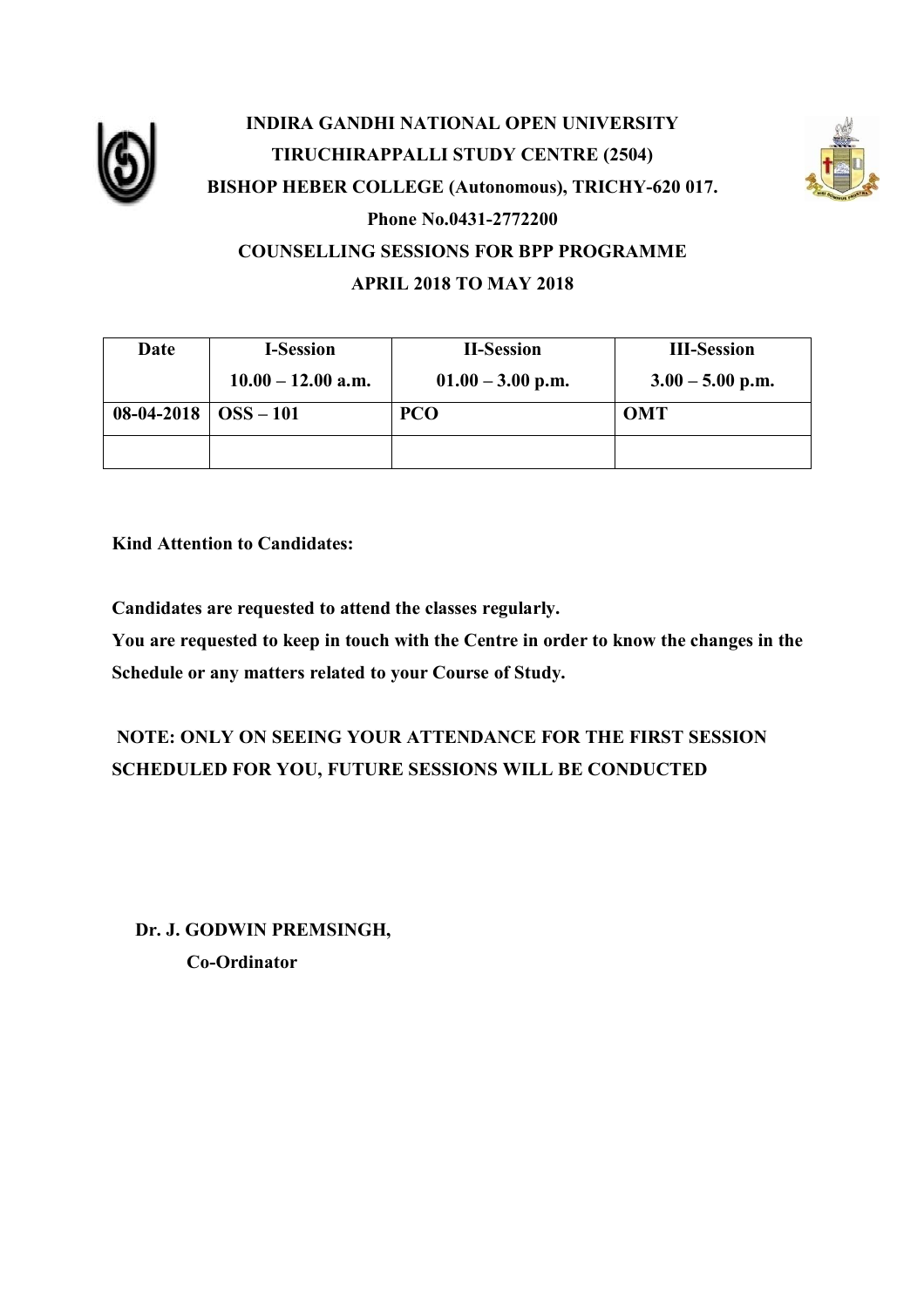

# **INDIRA GANDHI NATIONAL OPEN UNIVERSITY TIRUCHIRAPPALLI STUDY CENTRE (2504) BISHOP HEBER COLLEGE (Autonomous), TRICHY-620 017. Phone No.0431-2772200 COUNSELLING SESSIONS FOR DIPLOMA, CERTIFICATE, PROGRAMME**

#### **APRIL 2018 TO MAY 2018**

| Date       | <b>I-Session</b>       | <b>II-Session</b>       | <b>III-Session</b>     |
|------------|------------------------|-------------------------|------------------------|
|            | $10.00 - 12.00$ p.m.   | $01.00 - 3.00$ p.m.     | $3.00 - 5.00$ p.m.     |
| 08-04-2018 | $CFN - 01 / DNHE - 01$ | $CFN - 02 / DNHE - 02$  | $CFN - 03 / DNIE - 03$ |
| 15-04-2018 | $CFN - 01 / DNHE - 04$ | $CFN - 02 / DNHE - 01$  | $CFN - 03 / DNIE - 02$ |
|            | $ACS - 01$             | <b>CCP</b>              | <b>CPI</b>             |
| 22-04-2018 | $CFN - 01 / DNHE -03$  | $CFN - 02 / DNHE - 04$  | $CFN - 03 / DNIE - 01$ |
|            | $CLT - 101, 102$       | $CLT - 103, 104$        | <b>CLTL-101 TO 104</b> |
| 29-04-2018 | $CFN - 01 / DNIE - 02$ | $CFN - 02 / DNIEE - 03$ | $CFN - 03 / DNHE - 04$ |
|            |                        |                         |                        |

**Kind Attention to Candidates:**

**Candidates are requested to attend the classes regularly.**

**You are requested to keep in touch with the Centre in order to know the changes in the Schedule or any matters related to your Course of Study.**

## **NOTE: ONLY ON SEEING YOUR ATTENDANCE FOR THE FIRST SESSION SCHEDULED FOR YOU, FUTURE SESSIONS WILL BE CONDUCTED**

 **Dr. J. GODWIN PREMSINGH, Co-Ordinator**

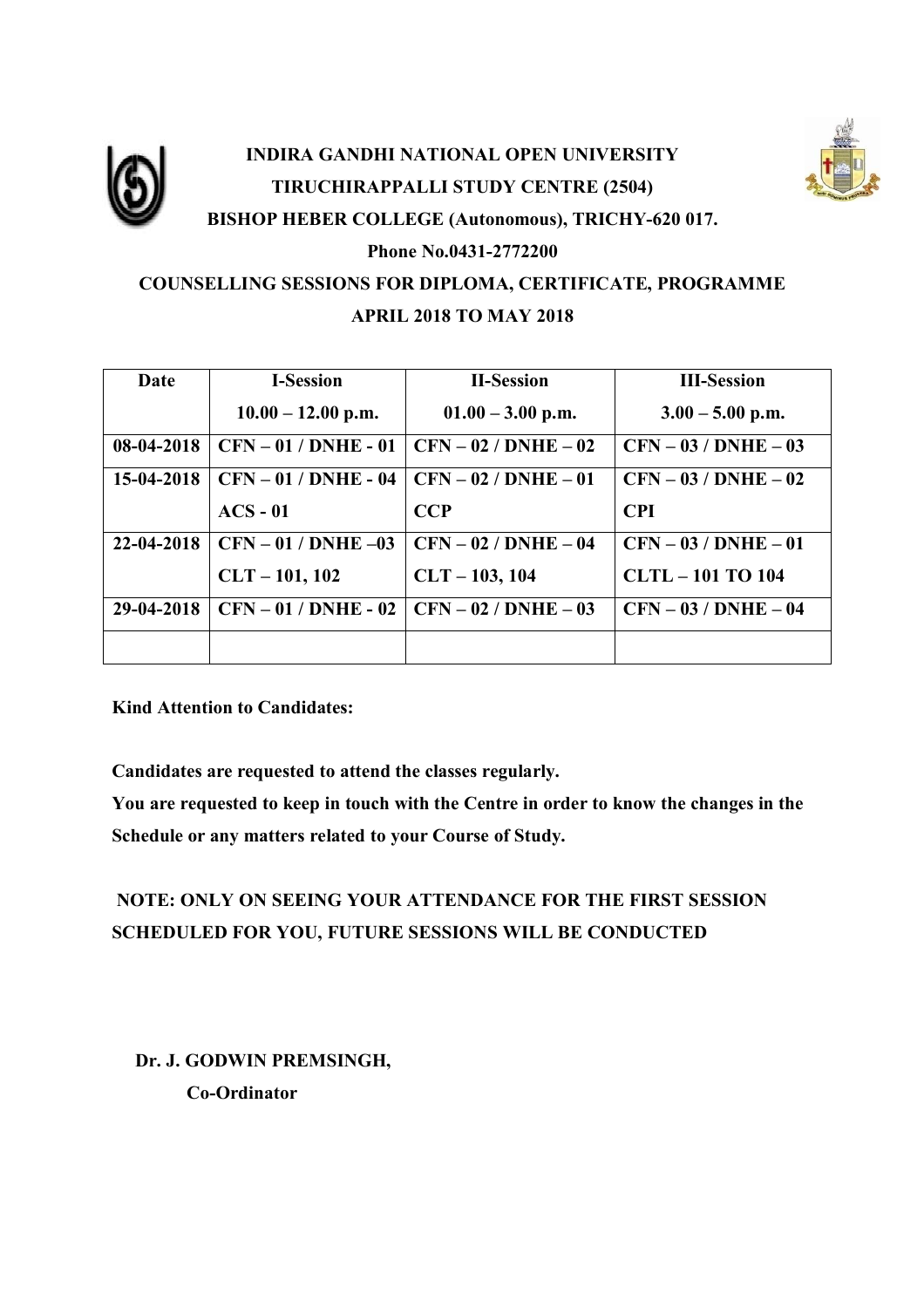

#### **INDIRA GANDHI NATIONAL OPEN UNIVERSITY TIRUCHIRAPPALLI STUDY CENTRE (2504) BISHOP HEBER COLLEGE (Autonomous), TRICHY-620 017. Phone No.0431-2772200**



#### **COUNSELLING SESSIONS FOR BDP PROGRAMME**

| Date             | <b>I-Session</b>       | <b>II-Session</b>      | <b>II-Session</b>     |
|------------------|------------------------|------------------------|-----------------------|
|                  | $10.00 - 12.00$ p.m.   | $01.00 - 3.00$ p.m.    | $03.00 - 5.00$ p.m.   |
| 08-04-2018       | <b>BSHF-101</b>        | $BEGF-101$             | $FEG - 02$            |
| 15-04-2018       | $BSHF-101/$            | $\text{BEGF}-101/$     | $FEG - 02/$           |
|                  | $ECO - 01$             | $ECO - 02$             | $ECO-13$              |
| 22-04-2018       | $BSHF-101/$            | $\text{BEGF}-101/$     | $FEG - 02/$           |
|                  | $ECO - 01$             | $ECO - 02$             | $ADE - 01$            |
| 29-04-2018       | $BSHF-101/$            | $BEGF-101/$            | $FEG - 02/$           |
|                  | $ECO-3,6$              | <b>BSWE-01</b>         | <b>FST</b>            |
|                  |                        |                        | $FML - 01$            |
| $06 - 05 - 2018$ | $BPC - 01/PTS - 4,5/$  | $BPC - 02/TS - 2,5/$   | $BPC - 03/$           |
|                  | $BEGE-101$             | $BEGE-102$             | $BPAE-101/EPA-01/$    |
|                  | $BPSE-212$             | EPS- $11/FOR - 01$     | <b>FTM</b>            |
|                  | <b>BPHE-103</b>        | $CHE-1$ ,              | $CHE-2,5$             |
| 13-05-2018       | $\overline{BPC} - 04/$ | $BPC - 01 / FTM$       | $BPC - 02/$           |
|                  | $BEGE-104$             | $ESO-12$               | $BEGE - 103/EPS - 03$ |
|                  | <b>CHE3L,7L,8L</b>     | $MTE - 6,7,8,9$        | $PHE-7,9$             |
| $20 - 05 - 2018$ | $BPC - 03 / EHI - 01$  | $BPC - 04 / ESO - 12/$ | $FTM / EPA - 01$      |
|                  | $EEC-11$               | <b>EEC - 11</b>        | <b>PHE8L,12L</b>      |
|                  | $CHE-10, CHE-12L$      |                        |                       |

#### **APRIL 2018 TO MAY 2018**

**Kind Attention to Candidates:**

**Candidates are requested to attend the classes regularly.**

**You are requested to keep in touch with the Centre in order to know the changes in the Schedule or any matters related to your Course of Study.**

 **NOTE: ONLY ON SEEING YOUR ATTENDANCE FOR THE FIRST SESSION SCHEDULED FOR YOU, FUTURE SESSIONS WILL BE CONDUCTED**

**Dr. J. GODWIN PREM SINGH, Co-Ordinator**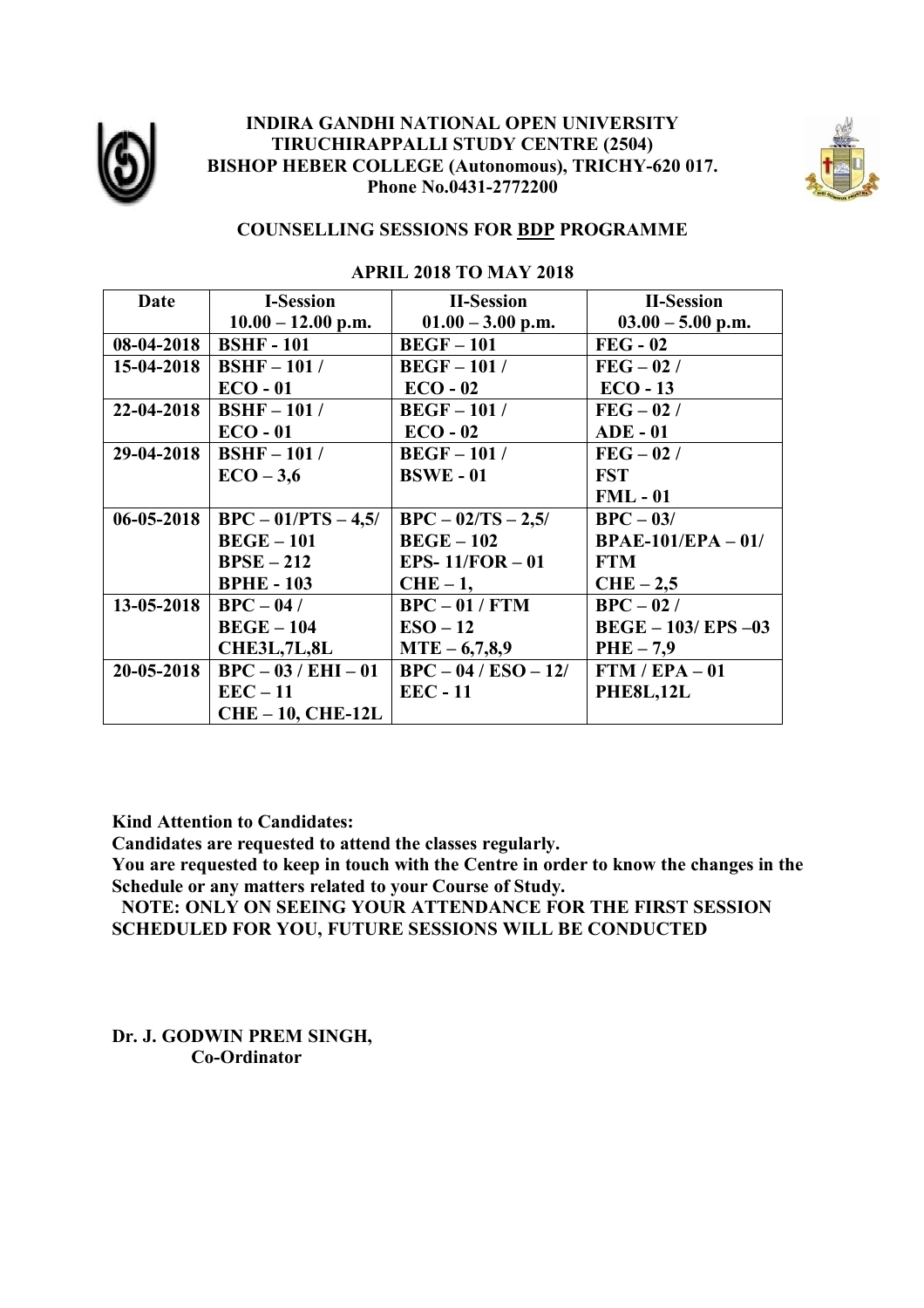

#### **INDIRA GANDHI NATIONAL OPEN UNIVERSITY TIRUCHIRAPPALLI STUDY CENTRE (2504)**



**BISHOP HEBER COLLEGE (Autonomous), TRICHY-620 017.**

**Phone No.0431-2772200**

#### **COUNSELLING SESSIONS FOR, MASTER DEGEREE PROGRAMME**

#### **Inducting combined Schedule**

#### **APRIL 2018 TO MAY 2018**

| Date             | <b>I-Session</b>     | <b>II-Session</b>   | <b>II-Session</b>   |
|------------------|----------------------|---------------------|---------------------|
|                  | $10.00 - 12.00$ p.m. | $01.00 - 3.00$ p.m. | $03.00 - 5.00$ p.m. |
| $06 - 05 - 2018$ | $IBO - 1,2/$         | $IBO - 3,4/$        | $IBO - 5,6/$        |
|                  | <b>MEDS-1,2,3</b>    | $MEDS - 5.6$        | $MEDSP-4,7$         |
| 13-05-2018       | $MCO-01$             | $MCO-03$            | $MCO-04$            |
| 20-05-2018       | $MCO-05$             | $MCO-06$            | $MCO - 07$          |

**Kind Attention to Candidates:**

**Candidates are requested to attend the classes regularly.**

**You are requested to keep in touch with the Centre in order to know the changes in the Schedule or any matters related to your Course of Study.**

**NOTE: ONLY ON SEEING YOUR ATTENDANCE FOR THE FIRST SESSION SCHEDULED FOR YOU, FUTURE SESSIONS WILL BE CONDUCTED**

**Dr. J. GODWIN PREM SINGH, Co-Ordinator**